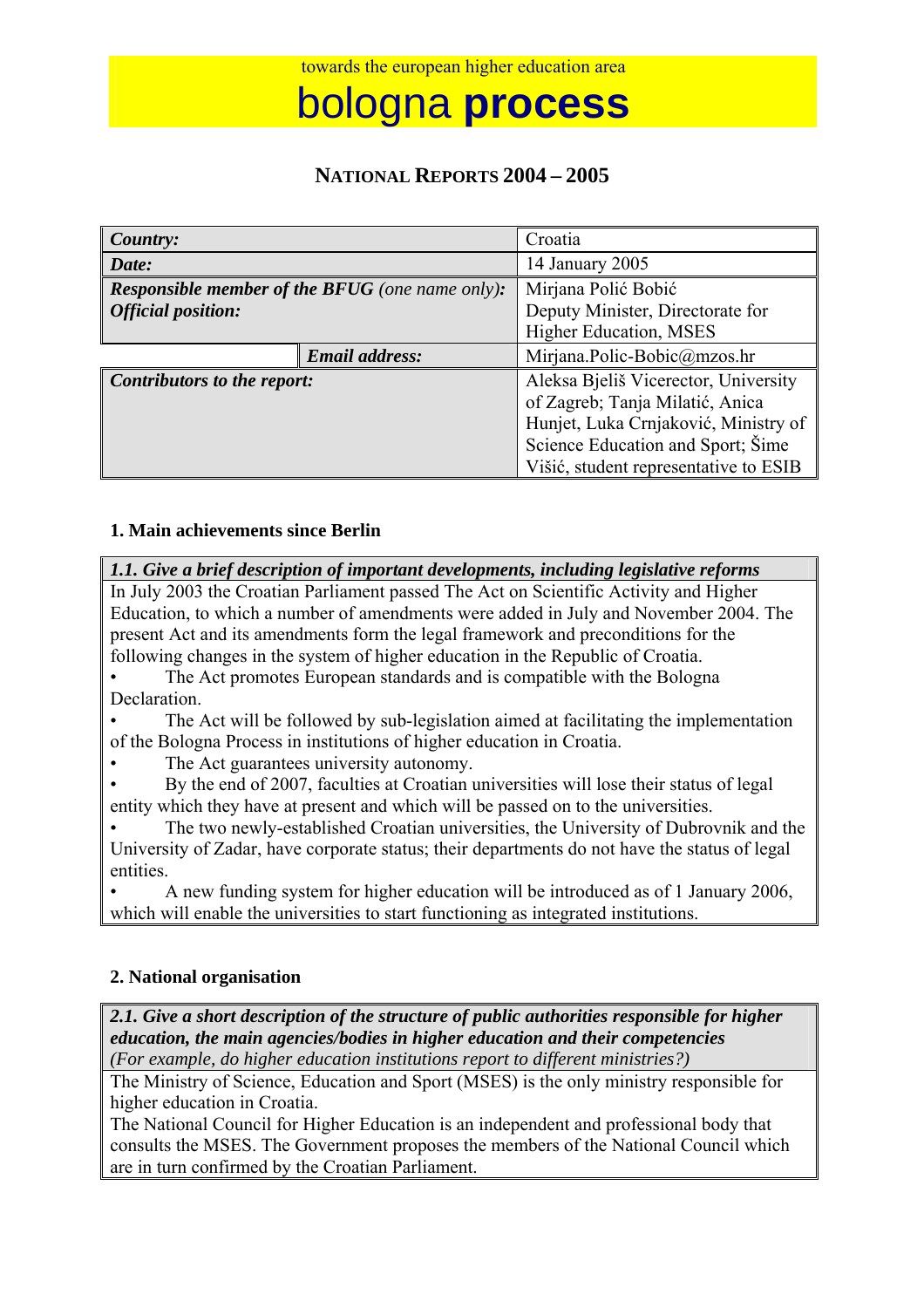The National Council for Higher Education has the following responsibilities:

 1. To propose and encourage the adoption of measures for the advancement of higher education;

 2. To propose long-term plans for a network of public institutions of higher education;

 3. To give its consent to the criteria prepared by the Rectors' Conference and the Council of Polytechnics and Colleges of Higher Education for obtaining academic degrees and qualifications;

 4. To advise the Minister in preparing regulations for standards and criteria for the establishment and evaluation of institutions of higher education and their study programmes;

 5. To appoint referees and give its opinion on the establishment of new institutions of higher education and their study programmes:

 6. To evaluate institutions of higher education and their study programmes and advise the Minister about their accreditation.

The Agency for Science and Higher Education is a specialized institution established by the Government of the Republic of Croatia in order to perform professional services related to the assessment of scientific activity and higher education, as well as the recognition of diplomas and qualifications.

The Agency performs professional services in the evaluation of the following:

1. Institutions of higher education,

2. Study programmes at institutions of higher education,

3. Quality assurance and control systems at higher education institutions and certification of study programmes,

4. It gathers and analyzes data related to scientific activity and higher education at national level.

The Agency is responsible for setting up:

- The National Network for Higher Education Quality Assurance, which then forms part of the European quality assurance network,

- The National Information Centre and the national network of offices for the recognition of foreign diplomas and qualifications which form part of the European Network of Information Centres – ENIC.

The Agency uses the services of domestic and foreign experts for particular areas of scientific activity and higher education.

The Agency regularly reports to the National Council for Higher Education on the activities it has conducted and their results; National Council uses this information in making the necessary decisions.

*2.2. Give a short description of the institutional structure* 

*(For example, number of public/private universities/other HE institutions or numbers/percentage of students in public/private sector. To what extent are private and State higher education institutions covered by the same regulations?)* 

Croatia has six universities with 85 faculties, art academies, colleges of higher education, university departments and university studies. There are also five polytechnics and six independent public higher education colleges.

The higher education institutions in Croatia employ a total of 9,787 employees, of whom 5,820 are teaching staff.

The number of students in higher education at present is 150,000, of whome 12,000 are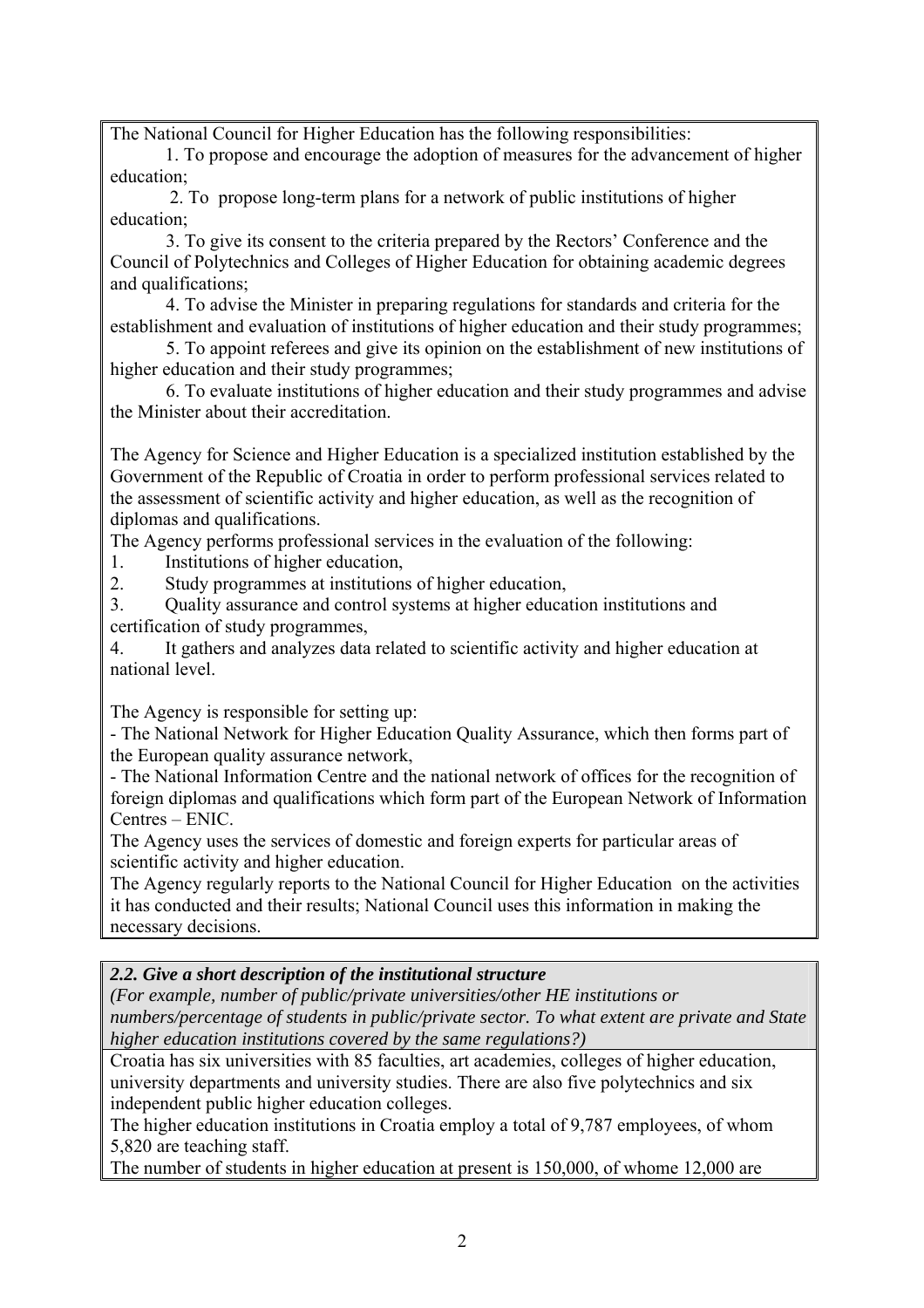enrolled in private higher education institutions.

Private and state higher education institutions are covered by the same Act and no separate regulations exist for private ones.

# *2.3. Give a brief description of the structure which oversees the implementation of the Bologna Process in your country*

*(National Bologna group, thematic working groups, composition and activities, stakeholder involvement)* 

The institutions responsible for overseeing the implementation of the Bologna Process in Croatia include the Ministry of Science, Education and Sport, the Rectors' Conference (through its Commission for the Implementation of the Bologna Process and the Secretary for cooperation with the EUA), The National Bologna Promoters Team appointed by the Minister, bodies and persons responsible for international cooperation in higher education institutions, and the representatives of the Croatian Student Council in ESIB. They all organize various events related to the Bologna Process in Croatia and participate in those organized abroad. Croatia has two representatives in the BFUG. Between 15th September and 15th December 2004, a number of panel discussions relating to different aspects of the implementation of the Bologna Process in Croatian institutions of higher education were organized jointly by the Ministry of Science, Education and Sport and the National Rectors' **Conference** 

Croatian universities are actively involved in the TEMPUS projects and CARDS programmes relating to the implementation and promotion of the Bologna Process, such as TEMPUS JEP-UM-18094-2003: "Moving Ahead with the Bologna Process in Croatia" and TEMPUS SCM "Croatian Bologna Promoters Team".

Croatian universities form part of various university networks (EUA, UNICA, the Danube Rectors' Conference (DRC), Alps-Adria Rectors' Conference, etc.).

# **3. Quality assurance**

The following questions have been included in the template at the request of the Working Group on Stocktaking.

*3.1. National quality assurance systems should include a definition of the responsibilities of the bodies and institutions involved.* 

*Please specify the responsibilities of the bodies and institutions involved.*

Acording to the Act the Ministry of Science, Education and Sport, The National Council for Higher Education, the Agency for Science and Higher Education, the Croatian Rectors' Conference and student associations are the bodies responsible for the process of accreditation and quality assurance procedures for higher education institutions in Croatia. (For further explanations please see answers 3.2. and 3.3.)

*3.2. National quality assurance systems should include a system of accreditation, certification or comparable procedures.* 

*Describe the system of accreditation, certification or comparable procedures, if any.* 

The national quality assurance system and the system of accreditation and certification are based on regulations issued by the Minister of Science, Education and Sport on the proposal of the National Council for Higher Education.

Quality assurance services will be performed by the newly established Agency for Science and Higher Education. Higher education institutions will be evaluated at intervals determined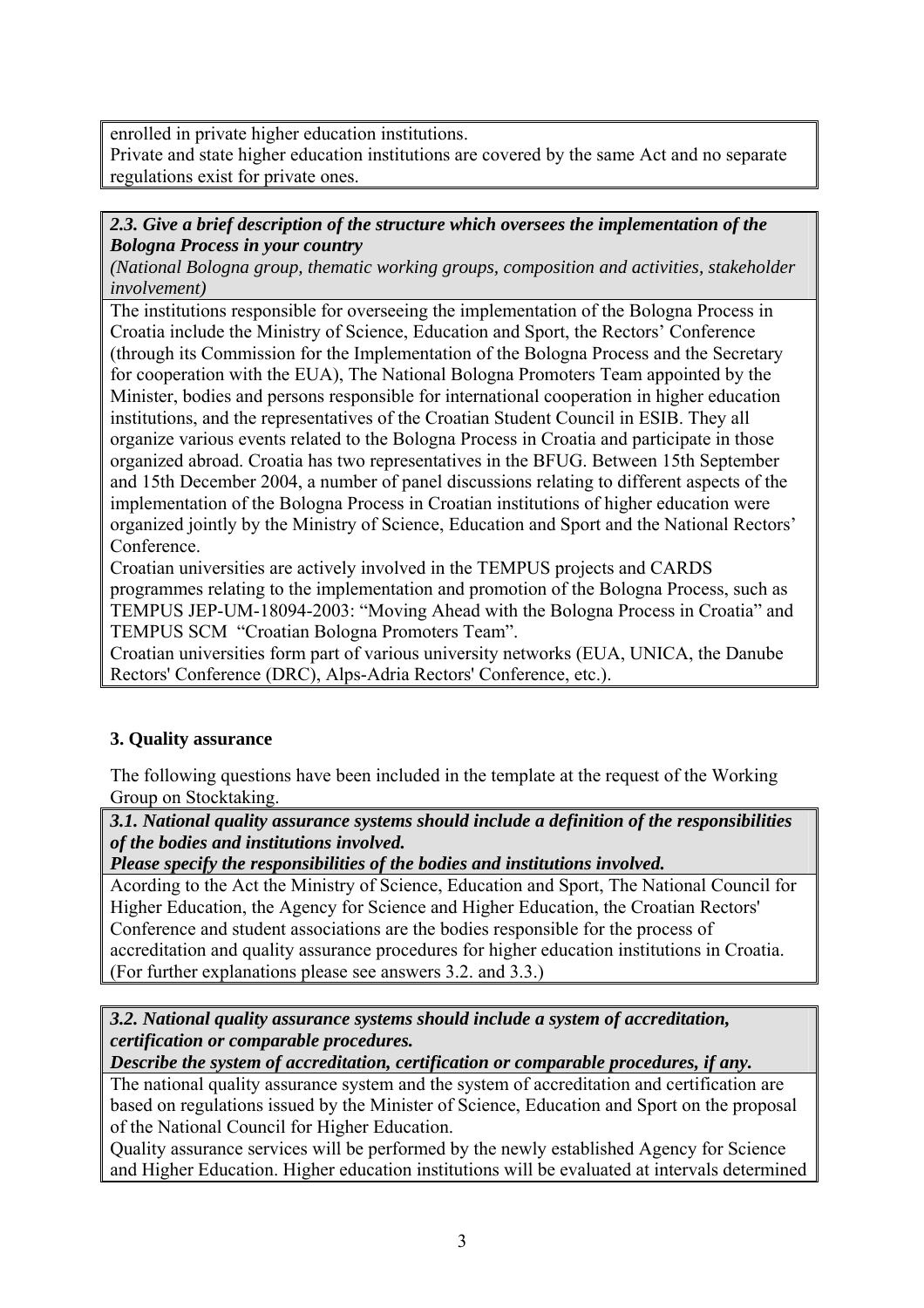by the Act ant the regulations determined by the Minister. However, if requested by the National Council for Higher Education, the Minister or the institution itself, the Agency may conduct evaluations at more frequent intervals. The evaluation report is sent to the higher education institution concerned before it is debated by the National Council for Higher Education. The institution may lodge a complaint against the report or provide the necessary explanations within 30 days, following which the Council decides on the final rating and submits it to the Minister and the institution in question. In case of a positive assessment, the Minister issues the institutional accreditation.

Accreditation is also a prerequisite for introduction of a new course of studies and for courses offered at a location outside the university.

The quality assurance system for higher education institutions envisages national and international assessment and includes a number of institutions and individuals, of whom all are engaged in enhancing the quality of higher education.

## *3.3. National quality assurance systems should include international participation, cooperation and networking.*

#### *Are international peers included in the governing board(s) of the quality assurance agency(ies)?*

The National Agency will start working as of March 1st. It is expected to contact ENQA by 1 February 2005 and secure its full membership in it.

The evaluation of institutions of higher education has so far been largely entrusted to Croatian academics. It was only in some disciplines, especially in the natural sciences, that foreign referees were engaged, most often distinguished experts of Croatian descent. Several universities and faculties underwent evaluations by international associations. However, the Croatian academic community understands that it would benefit from the participation of international peers. It is also interested in getting involved in international accreditation and evaluation, particularly in areas where it believe to have competent experts.

Please add any general comments, reflections and/or explanations to the material on quality assurance in the stocktaking report.

## **4. The two-cycle degree system**

The two-cycle degree system is covered by the stocktaking exercise. Please add any comments, reflections and/or explanations to the stocktaking report.

In accordance with the Act, two-cycle and three-cycle study programmes will be introduced in the academic year 2005/06. Consequently, all higher education institutions in Croatia are expected to adapt their study programs to the new system.

Under the new system undergraduate courses will last three to four years and graduate courses one to two years. The introduction of the two-cycle system is obligatory for all institutions of higher education in Croatia, with the exception of some courses in which the two cycles will form a whole.

The Rectors' Conference has adopted a calendar of activities for the second part of the 2004/05 academic year, according to which all higher education institutions are to submit their new study programmes for evaluation by 31 March 2005. The National Council for Higher Education, assisted by the Agency, is to complete the evaluation of the programmes by early June 2005. The Ministry is expected to issue accreditations for the new programmes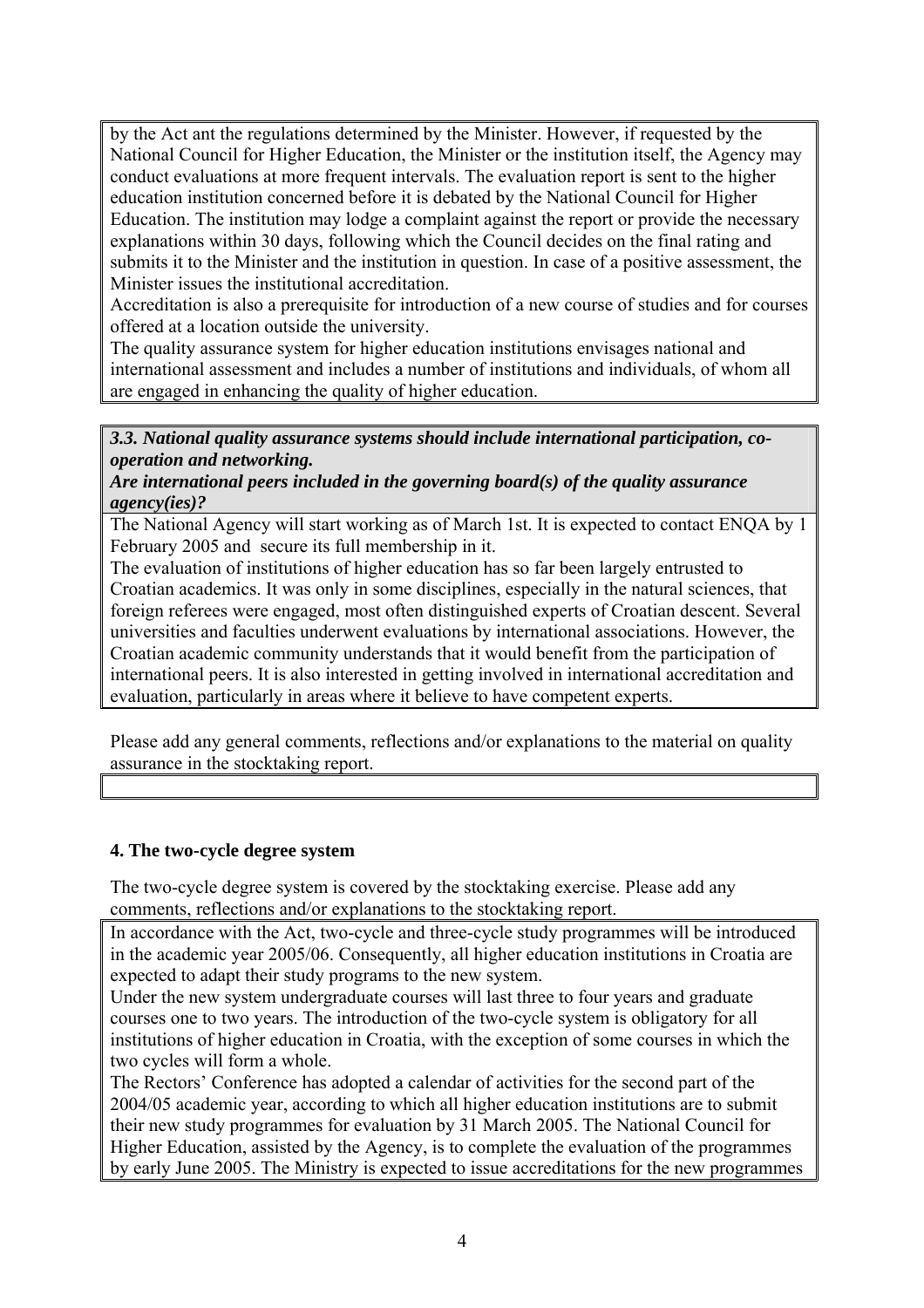in the course of the same month. Admission exams for the first generation of students studying under the Bologna system are to be held at the end of August and the beginning of September 2005.

#### **5. Recognition of degrees and periods of study**

Recognition of degrees and periods of study is covered by the stocktaking exercise. Please add any comments, reflections and/or explanations to the stocktaking report.

The Act on Recognition of Foreign Education Qualifications came into force on 1 July 2004. Recognition procedures will be part of the responsibilities of the Agency for Science and Higher Education, i.e. its ENIC/NARIC office. Until then, the ENIC/NARIC office is functioning within the Higher Education Directorate of the Ministry.

#### **6. Doctoral studies and research**

*6.1. Give a short description of the organisation of third cycle studies (For example, direct access from the bachelor level, balance between organised courses, independent study and thesis)*

Under the new Act, there are two types of postgraduate studies:

• Doctoral studies lasting three years which, upon the completion of the course and the research involved, lead to the doctoral dissertation and the awarding of a PhD.

• Specialist studies will last for one to two years, leading to the degree of "specialist" in a particular field of study.

• At this stage of the implementation of the Bologna process just the first two cycles have been fully defined. Therefore, no conditions for access or the balance between courses have been defined.

#### *6.2. What are the links between HE and research in your country?*

*(For example, what percentage of publicly-funded research is conducted within HE institutions?)* 

Research is a part of activity of all universities. 71% of the total public funds for research in Croatia is allocated to institutions of higher education.

 Accreditation for postgraduate programmes is given only if the institution has adequate research facilities and, in particular, if its faculty includes researchers qualified to act as mentors on doctoral thesis.

 Croatian universities are both teaching and research institutions. The Act includes a provision which stipulates that universities may organize second-cycle and postgraduate courses in cooperation with research institutes. Croatia has more than twenty such institutes, and the leading one has 25% of the national research capacity, mainly in the natural and biomedical sciences.

#### **7. Mobility of students and staff**

*7.1. Describe the main factors influencing mobility of students from as well as to your country (For instance funds devoted to mobility schemes, portability of student loans and grants, visa problems)* 

Croatia has not yet joined European student mobility programmes.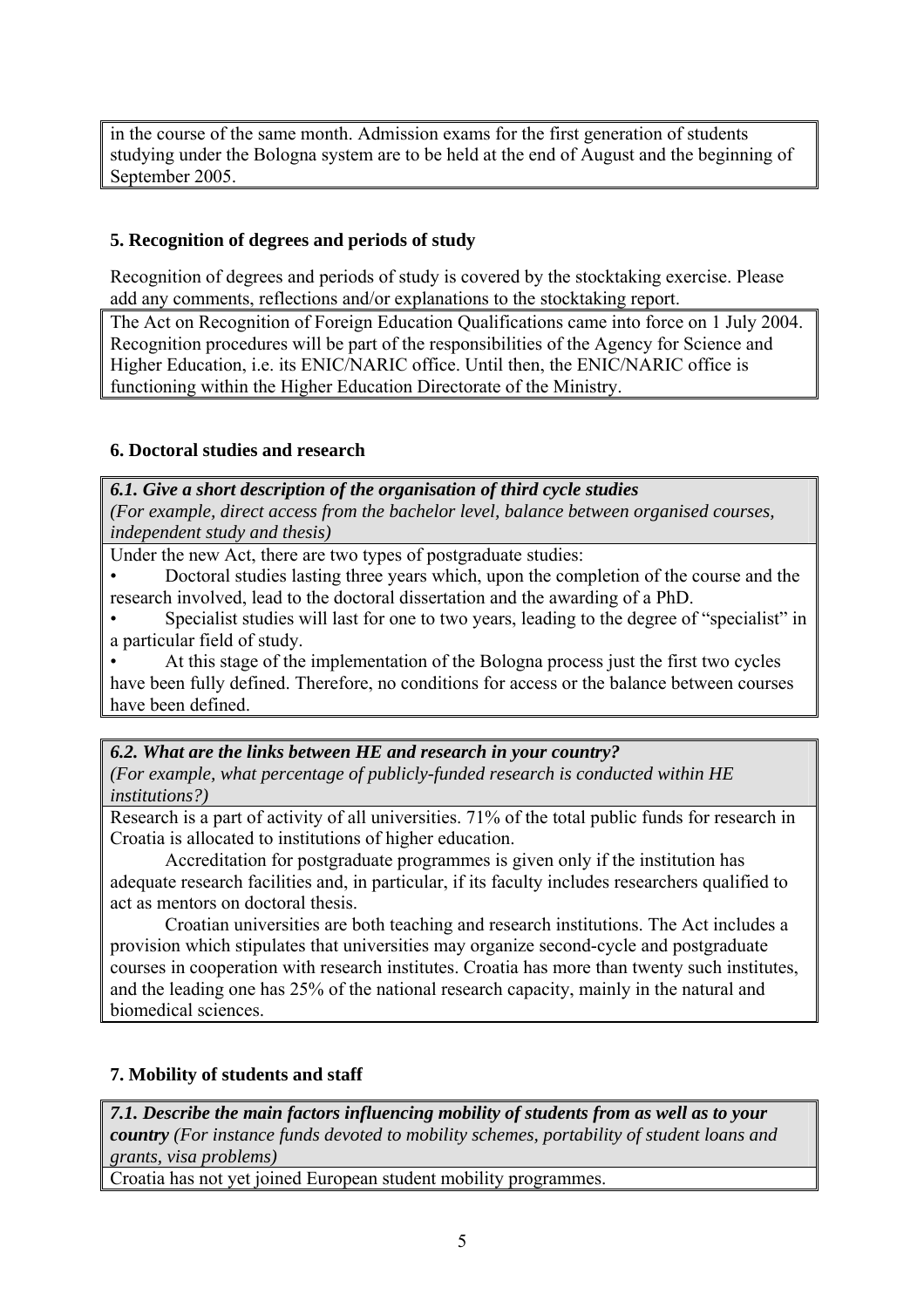At present, student and teacher mobility is based on bilateral, intergovernmental and interuniversity cooperation agreements. Croatia participates in the Central European Exchange Programme for University Studies (CEEPUS - exchange organized on the basis of "exchange months" among the member countries). Croatian students may apply for grants given by foreign governments, governmental and non-governmental organizations, foundations and private donations.

## *7.2. Describe any special measures taken in your country to improve mobility of students from as well as to your country*

International cooperation offices at Croatian universities are preparing programmes for European student mobility. Mobility described in 7.1. functions according to established schemes and a very low percentage of students participate in exchange programmes. In order to enhance mobility in near future, some undergraduate and postgraduate courses are already taught in English.

*7.3. Describe the main factors influencing mobility of teachers and staff from as well as to your country (For instance tenure of appointment, grant schemes, social security, visa problems)* 

The MSES provides funds for academic mobility through intergovernmental and interuniversity agreements. Croatian higher education system also profits from guest lecturers through the exchange programmes funded by foundations such as Fulbright, DAAD, etc.

*7.4. Describe any special measures taken in your country to improve mobility of academic teachers and staff from as well as to your country* 

For the teachers arriving through intergovernmental agreements the MSES provides grants and all necessary help for the visa procedure (visas are easily obtainted for such exchange scholars). For teachers arriving through inter-unversity agreements the universities provide the same type of help. The same goes for exchange students.

# **8. Higher education institutions and students**

# *8.1. Describe aspects of autonomy of higher education institutions*

*Is autonomy determined/defined by law? To what extent can higher education institutions decide on internal organisation, staffing, new study programmes and financing?* 

The Act guarantees autonomy for institutions of higher education in Croatia. Until 2007 the faculties will maintain their present status as legal entities, which means that until then faculties are entitled to negotiate on staffing and financing directly with the Ministry. However, new study programmes have to be evaluated by the National Council. Internal organization is defined by a statute of each institution of higher education. At present the amount of funding for a particular institution of higher education is allocated according to its enrollment numbers, employees salaries and other operational costs. As of 2006 the funding alocation policy will be changed as explained in the answer 1.1. From 1 January 2006 integrated universities will be able to decide on their own financing policies.

#### *8.2. Describe actions taken to ensure active participation from all partners in the process*  In spite of the fact that the faculties will maintain their present legal status until 2007, all partners - MSES, universities and their faculties actively support the idea of full university authonomy. In regards with that, from 2004 on they have all agreed to take a number of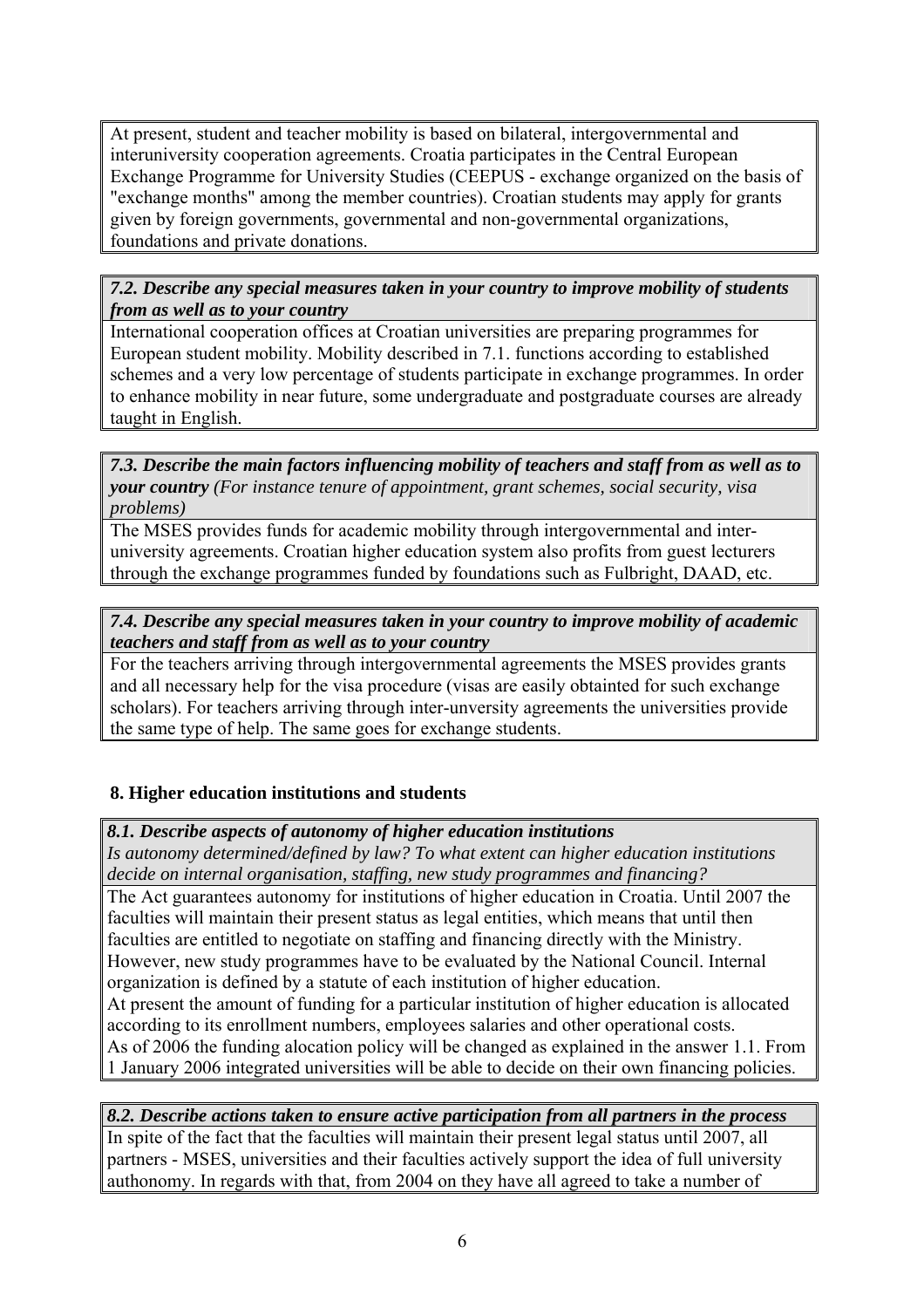practical measures which lead to the integration and full authonomy of the universities regarding finances (discussed in the univ. senate and not primarily in the faculty councils), enrollment policy (earlier primarily agreed upon between the faculties and MSES) and the academic staffing.

*8.3. How do students participate in and influence the organisation and content of education at universities and other higher education institutions and at the national level? (For example, participation in University Governing Bodies, Academic Councils etc)* 

The main student organization in Croatia is the National Students' Association.

 Students are represented on the university and polytechnic Senates and faculty councils. Student representatives, directly elected by the student body, represent 15 % of the total number of Senate members. So far, students have not sufficiently participated in the preparation of study programmes.

 The university statutes define areas of special interest to the students in which students have the right to a conditional veto on a Senate proposal, in which case the Senate must reexamine the proposal and submit it for another debate within eight days.

## **9. The social dimension of the Bologna Process**

## *9.1. Describe measures which promote equality of access to higher education*

Access to higher education is guaranteed to all citizens, providing they fulfill the admission requirements. There are three categories of students in Croatia: full-time students who pay no tuition fee (having passed the admission exam), full-time students who pay a tuition fee, and part-time students.

 The university admission procedure starts with the public competition advertised by the university, polytechnic or the higher education college, in which the institution must specify the conditions for admission, the number of places, the procedure, information on the documents to be submitted and the deadline for application.

 Universities, polytechnics and colleges of higher education adopt such admission procedures so as to ensure the equality of all applicants regardless of race, colour, gender, language, religious, political or other affiliation, ethnic or social origin, property, birth, social status, disability, sexual orientation and age. Institutions of higher education determine the criteria for admission and the granting of places (prior education grades, type of secondary school, the entrance or admission test score, special knowledge, skill or ability, etc.).

## **10. Developments in lifelong learning**

## *10.1. What measures have been taken by your country to encourage higher education institutions in developing lifelong learning paths?*

The Act provides the legal framework for the introduction of lifelong learning in Croatian higher education institutions. The institutions may organize training courses in line with the concept of lifelong education, learning and professional training. The Republic of Croatia has designed a national program of life long learning. However, no special financing has been provided on the national level to encourage further development of life long learning in higher education yet.

*10.2. Describe any procedures at the national level for recognition of prior learning/flexible learning paths*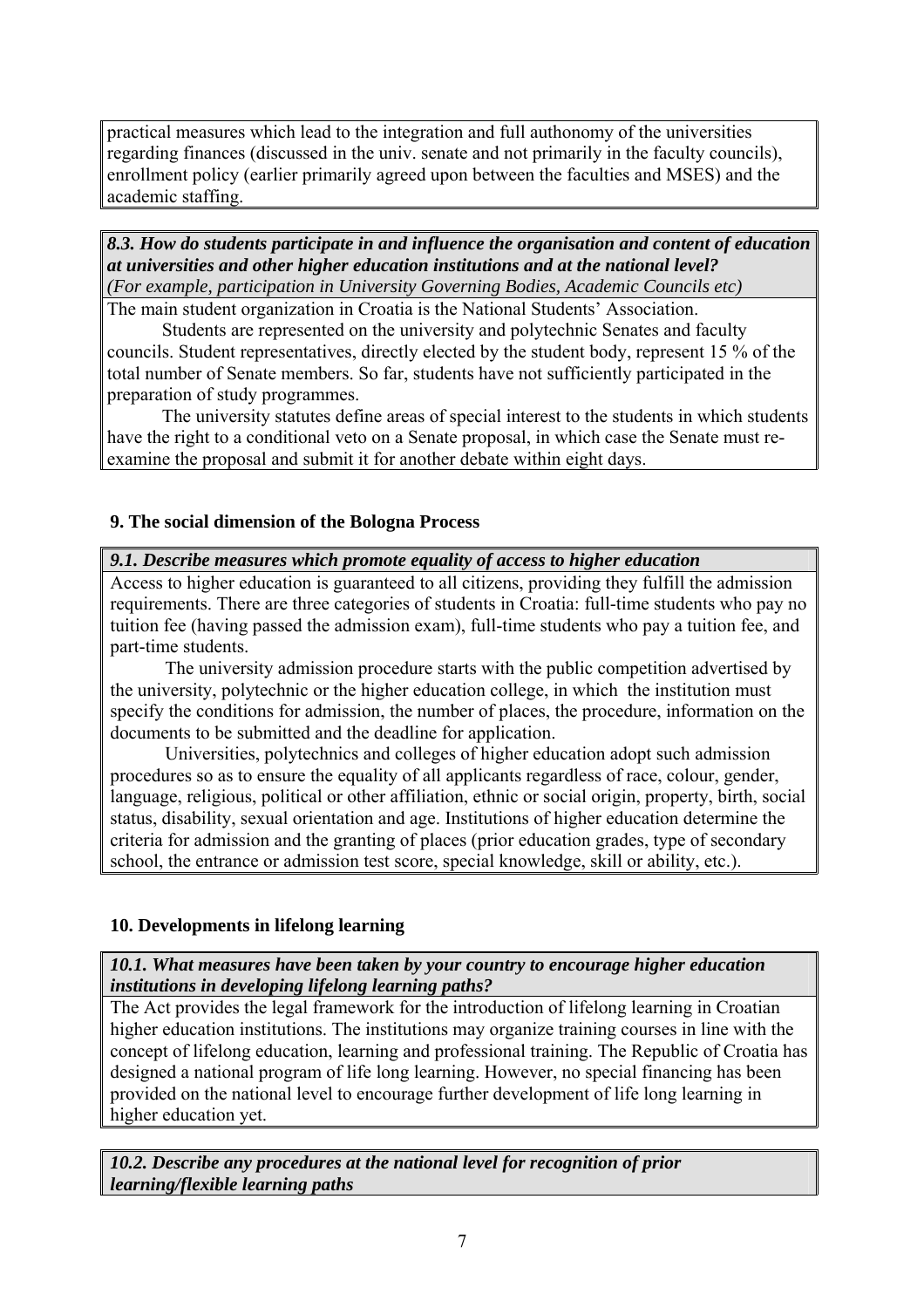The Act stipulates that after a successfully completed period of further training within lifelong learning programmes, students obtain special certificates and ECTS credits.

# **11. Contribution to the European dimension in higher education**

*11.1 Describe any legal obstacles identified by your country and any progress made in removing legal obstacles to the establishment and recognition of joint degrees and/or joint study programmes* 

The Act for the first time opens a possibility for joint degrees, but it does not give any specific definition of a joint/double degree, nor does it stipulate any procedures. The need for further definitions is clearly visible.

*11.1.1. Describe the extent of integrated study programmes leading to joint degrees or double degrees* 

 Joint degree studies do not have a tradition in Croatian higher education. However, recently a certain number of new study programs leading to joint degrees has been initiated or is being prepared.

*11.1.2. How have these programmes been organised? (joint admissions, mobility of students, joint exams, etc.)*

 Joint degrees: currently meetings are being organized to define structure and admission criteria.

Double degrees: there is one post-graduate program which gives a double degree (European Studies - organized by Univ. Pantheon - Assas Paris II and Univ. of Zagreb)

## *11.2. Describe any transnational co-operation that contributes to the European dimension in higher education*

Joint program in cognitive neuroscience (Doctoral studies) - Univ. of Zagreb, Univ. of Vienna, Univ. of Amsterdam, Univ. Eotvos Lorand and Univ. Semmelveis, Budapest; supported by UNICA as a program with a European dimension, administered from Vienna. Organized within TEMPUS project (in preparation).

Joint activity in post-graduate studies in European Integration Law between Univ. of Rijeka, Catholic Univ. in Tilberg and Univ. of Macerata (cross-border students attend studies but no joint degree is awarded).

A number of joint programs are in preparation.

## *11.3. Describe how curriculum development reflects the European dimension*

*(For instance foreign language courses, European themes, orientation towards the European labour market)* 

Some undergraduate, postgraduate and doctoral courses are already been taught in a foreign language.

The University of Zagreb offers three postgraduate study programees in European politics and economics (Croatia and Europe, Comparative Politics, International Relations and European Law). There is another program on European Integration Law mentioned in 11.2, etc.

After the evaluation of the new study programmes in spring 2005, the level of inclusion of the European dimension in the overall higher education programmes of studies will be